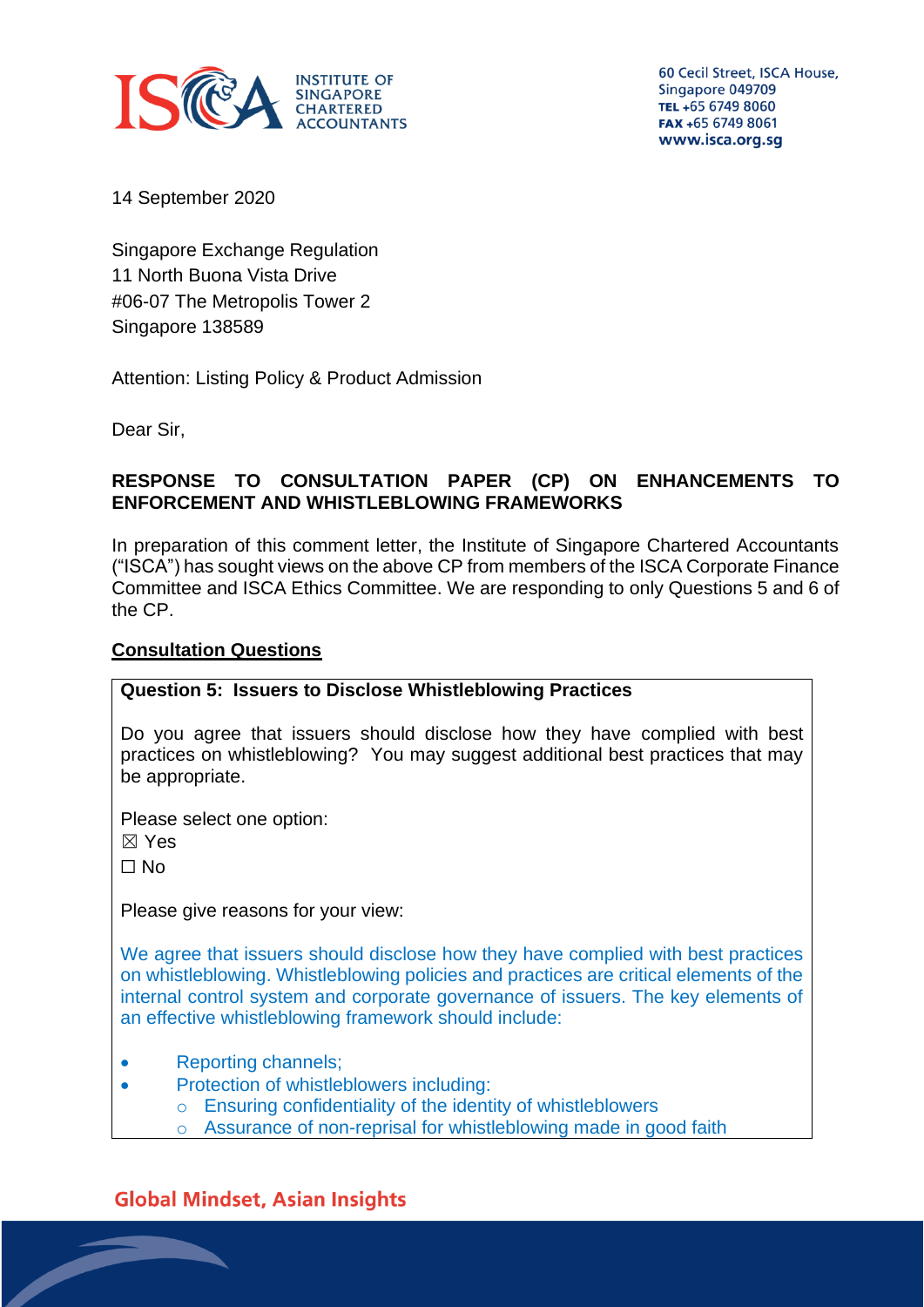- o Possible consequences of persons taking reprisal actions against whistleblowers;
- How reports are being dealt with and by whom;
- How whistleblowers will be kept apprised of the progress of investigations: and
- What are possible outcomes and how will they be communicated.

However, in our view there should be more guidance and rules surrounding the design of the whistleblower mechanism, including:

- (a) The issuer should publicize and provide easy access to whistleblowing policy and hotline, e.g. 24/7 online access; and
- (b) Reporting channels should be disclosed in annual reports and such channels should always be directed to only independent directors or a third party outsourced service provider(s) who has the responsibility to update the designated independent director(s).

The reasons for the above are that in practice, even when implemented, whistleblowing policies might not be easily accessible to third parties or even employees. Reporting channels to executive and management personnel or independent directors that are perceived to be close to the executive management would compromise effectiveness.

### **Additional Best Practices**

1. Reporting channel for whistleblower to report anonymously

We note that SGX RegCo proposes to require issuers to ensure that the identities of whistleblowers are kept confidential. Though requiring the identities of whistleblowers may deter trivial reporting, such a requirement may also discourage whistleblower reporting in good faith due to fear of reprisal actions.

We wish to highlight that current technology allows for both anonymous reporting and two-way communication to be carried out, and for SGX RegCo to consider requiring issuers to provide an option for whistleblower to report anonymously as long as two-way communication is enabled for the whistle blower to provide further information for investigation.

2. Disclose commitment to timely investigations and more transparent reporting

We also like to suggest the following additional best practices for SGX RegCo's consideration:

(a) The issuer to disclose its commitment to timely investigations of whistleblowing reports, including those reported anonymously; and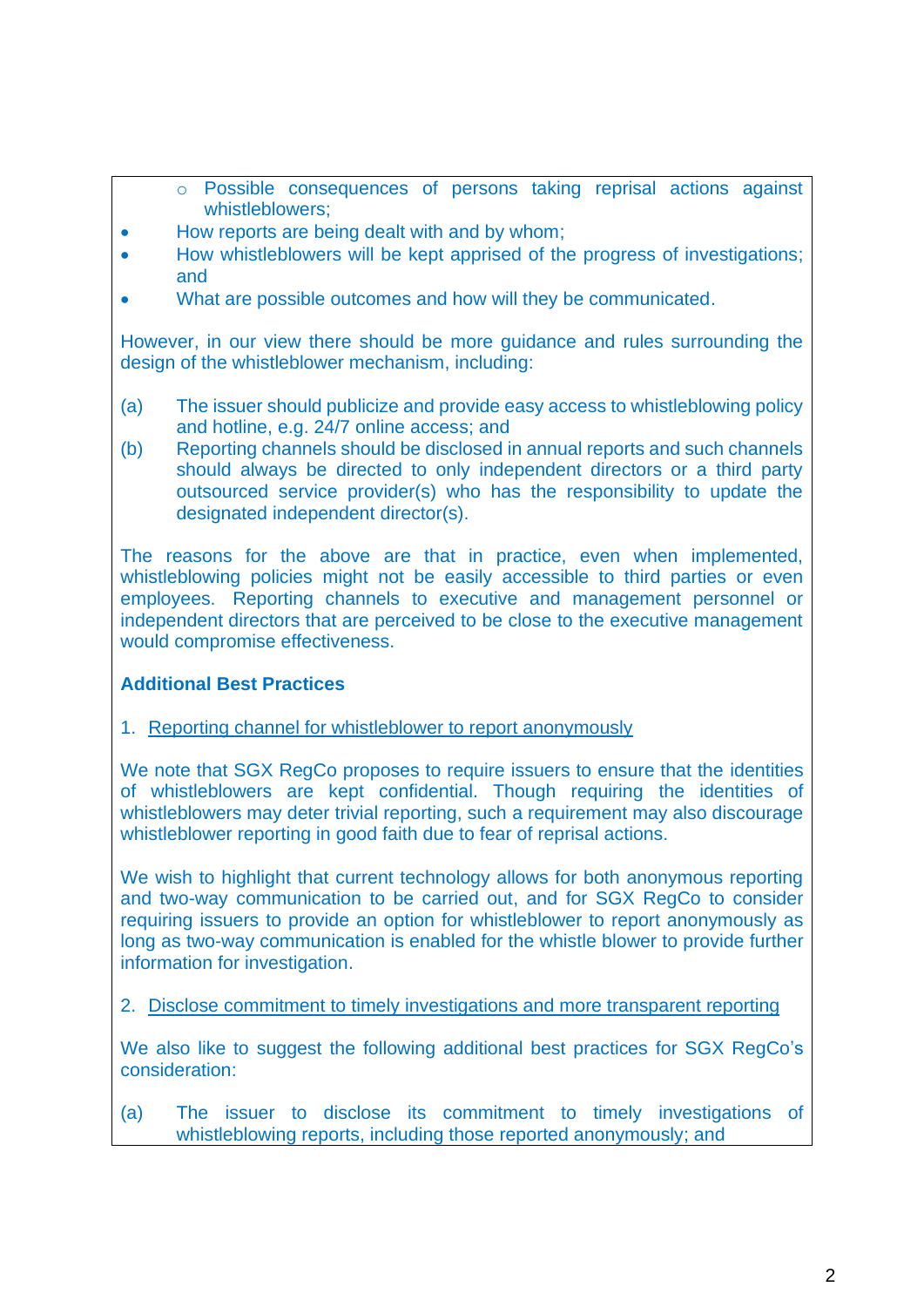(b) The issuer to consider more transparent reporting of cases involving persons above a certain level of seniority.

It is important that requiring disclosures of whistleblowing practices by issuers should not lead to boiler-plate disclosures. Rather, the disclosures should provide more information about the governance oversight of those charged with governance, including audit committees, how the issuer promotes a safe environment for whistleblowing including the corporate culture and tone at the top, as well as the board's assessment of the effectiveness of its whistleblowing practices.

#### **Question 6: Exclusion of Liability of SGX RegCo**

Do you agree with the scope of the exclusion of liability for SGX RegCo? Please state your reasons.

Please select one option:

☒ Yes

☐ No

Please give reasons for your view:

Section 32(1) of the Securities and Futures Act ("SFA") provides that the Exchange is immune from criminal and civil liability for anything done (including any statement made) or omitted to be done with reasonable care and in good faith in the course of, or in connection with, the discharge or purported discharge of the obligations of the Exchange under the SFA or the Listing Rules.

We agree with the scope of the exclusion of liability for SGX RegCo with the understanding that immunity from criminal and civil liability is accorded by the SFA to SGX RegCo only for actions taken with reasonable care and in good faith.